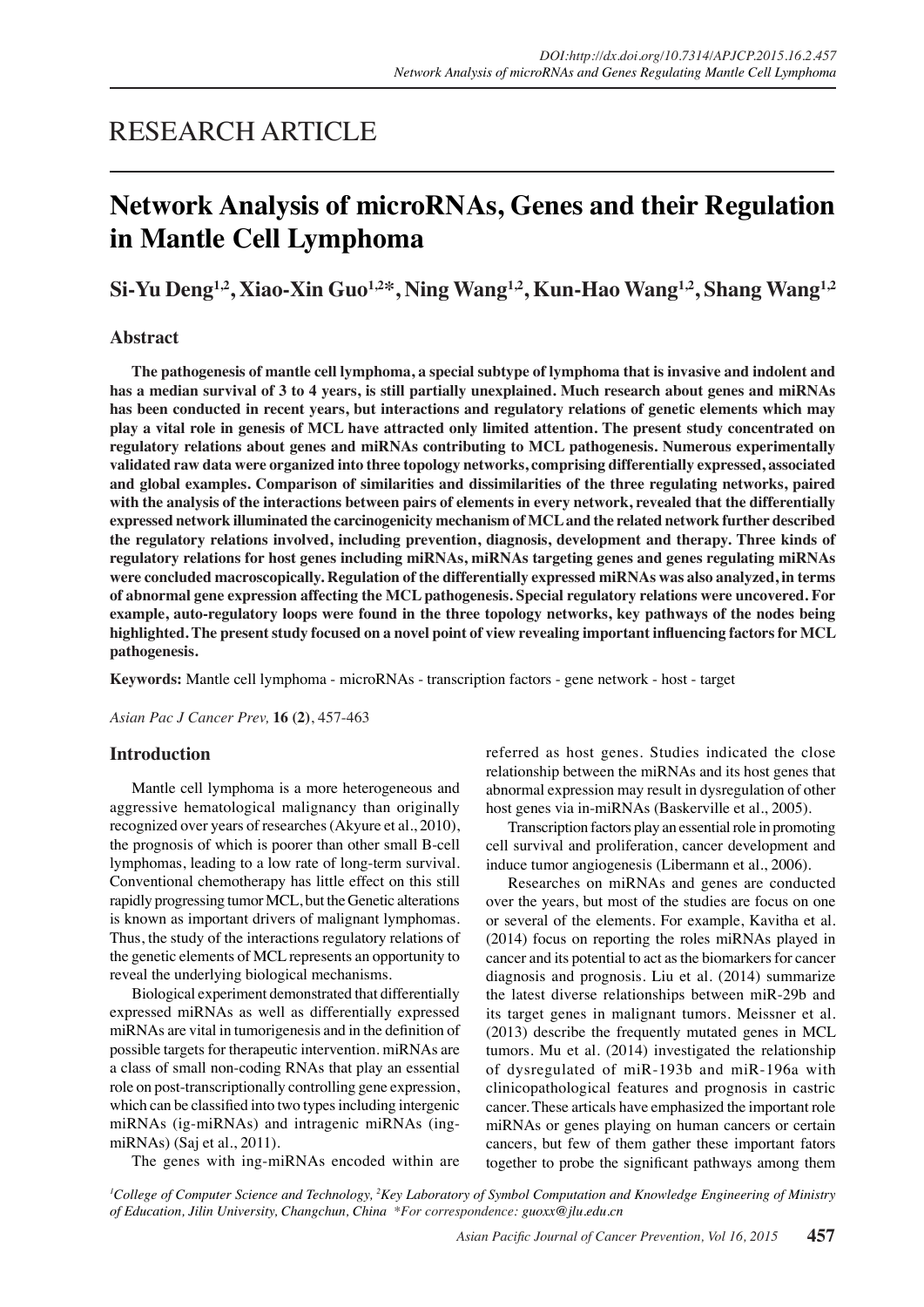#### *Si-Yu Deng et al*

and consider the regulator relationships between them. In this paper, we analysis the pathways formed by these factors macroscopically and reveal the notable regulatory relations between them in MCL.

We collect experimentally validated raw data from databases and literature and then organized it into three topology networks. In these three networks, we can clearly see the regulate relations between these elements. Among these three networks, the differentially expressed network is the most important and can be taken as a faulty map of MCL for it partially revealing the regulatory mechanism and containing many incorrect data linkages when MCL emerges. If the differentially expressed network can be adjust to normal, the cancer may be prevented and even cured in theory. Through the overall analysis of the three networks and elements in them, the vital role the three networks played on in MCL is obvious.

## **Materials and Methods**

From Tarbase 5.0 and miRTarBase, we collected experimentally validated dataset between miRNAs and their targets in MCL. The complete data were collated to appendix 1 which comprise of 6750 targeting interactions between miRNAs and their target genes.

From TransmiR (Wang et al., 2010), we collected experimentally validated dataset between TFs and miRNAs in MCL, which is a manually constructed database. The complete data were collated to appendix 2 which comprise of 863 regulating interactions between TFs and miRNAs.

From miRBase (Kozomara et al., 2011) and the National Centre for Biotechnology Information (NCBI) (http:// www.ncbi.nlm.nih.gov/), we collected experimentally validated dataset between miRNAs and their host genes in MCL. The complete data were collated to appendix 3 which comprise of 1420 interactions relations between host genes and miRNAs.

From Cancer Genetics Web (http://www.cancerindex. org/geneweb/), single nucleotide polymorphism database of the NCBI (http://www.ncbi.nlm.nih.gov/snp/) and

Kyoto Encyclopedia of Genes and Genomes, we collected the differentially expressed genes and related genes in MCL. The literature search is also a method used to collect the differentially expressed genes. The complete data were collated to appendix 4 including 22 differentially expressed genes.

From mir2Disease (Jiang et al., 2009), we collected differentially expressed miRNAs in MCL, which is a manually constructed database. Moreover, differentially expressed miRNAs from the relevant literature is a appropriate supplement. The complete data were collated to appendix 5 including 68 differentially expressed miRNAs.

From Gene Cards database, we collected 157 related genes. By using the method of P-match (Chekmenev et al., 2005), we acquired 5 predicted TFs which be taken as the related genes and we only concentrate on the TFs appeared in TransmiR. The differentially expressed genes also were taken as the parts of related genes. In total, 184 related genes in MCL were take part in this study.

From UCSC (Dreszer et al., 2012), we obtained the 1000nt promoter region sequences of the differentially expressed target genes. By using the P-match method we identified TFs binding sites in 1000nt promoter region sequences which was mapped onto targets promoter region. The P-match method is a new technique to combine pattern matching with weight matrix approaches to get a higher accuracy of recognition instead of using them by separately. Matrix library of P-match is as well as sets of known TF-binding sites collected in TRANSFAC, which make it possible to search for a large variety of different TF binding site.

After collecting the data needed we constructed the differentially expressed networks, related networks and global networks. The combination of all the regulatory relations about host genes, target genes, TFs and miRNAs form the global networks. The combination of all the regulatory relations about related elements form the related networks, while the differentially expressed networks formed by all the regulatory relations about the differentially expressed elements.



**Figure 1. Differentially Expressed Network in Mantle Cell Lymphoma**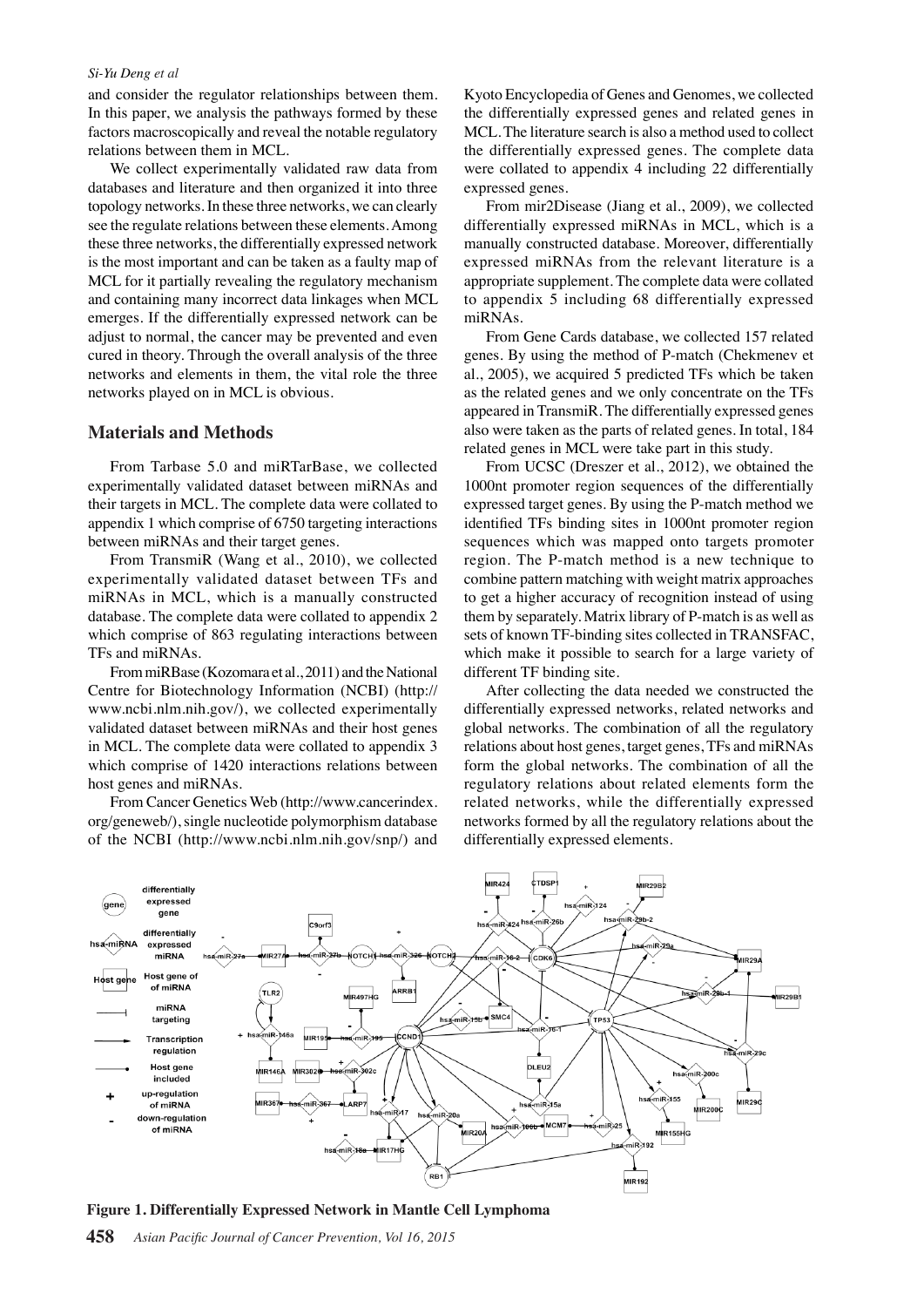## **Results**

*Differentially expressed network of mantle cell lymphoma*

Four kinds of important elements and the significant regulatory pathways between them are shown clearly in the differentially expressed network. Three transcription factors, four targets of miRNAs and twenty-six miRNAs showing in Figure 1 are all differentially expressed in MCL, whereas twenty-three host genes are not differentially expressed.

All the data in differentially expressed network are experimentally validated. Three kinds of regulatory relations between them are host genes including miRNAs, miRNAs targeting genes and genes regulating miRNAs. The end of the edge in the form of circle represents the regulatory relations of gene including miRNAs, in the form of T represents miRNAs targeting at gene while arrow represents gene regulating miRNAs. These interactions between miRNAs and genes represent a complex regulation relations network.

The sub-networks formed by the relations between CCND1 and TP53 and their miRNAs are the three most notable pathways in the differentially expressed network.

For sub-network formed by CCND1, there exist several regulatory pathways. For example, CCND1 regulate hsa-miR-17 and hsa-miR-20a which both target at RB1. Both hsa-miR-17 and hsa-miR-20a form a selfadapting relations with CCND1. CCND1 was targeted by several miRNAs including hsa-miR-16-1, hsa-miR15a and hsa-miR-16-2, all of which also target at TP53. SMC4 include hsa-miR-16-2 and hsa-miR-15b, both of which target at CCND1.

For sub-network formed by TP53, there exist several regulatory pathways. For example, TP53 regulate several miRNAs including hsa-miR-29a, hsa-miR-29b-1 and hsamiR-29b-2, all of which target at MIR29A. TP53 regulate hsa-miR-192 which locate in MIR192. TP 53 was target by hsa-miR-25 which locate in MCM7.

As is shown in Figure 1, some of the miRNAs are down-regulated in MCL such as hsa-miR-27a, hsamiR-195 and hsa-miR-29a, while others are up-regulated

in MCL such as hsa-miR-106b, hsa-miR-25 and hsamiR-17. The dsyregulation of the miRNAs influence the expression of the genes.

#### *Associated network of mantle cell lymphoma*

Substantial relations of genes and miRNAs were shown in the related network. Overall, the differentially expressed network is a sub-network of associated network due to the differentially expressed elements being contained in associated elements. Compared with the differentially expressed network, the pathways and the regulation relations of the related network are more complicate and larger.

The related network included three differentially expressed transcription factors and thirteen associated transcription factors. Several kinds of regulatory relations in related networks are shown in the following: *i)* One miRNA can be regulating by multiple genes which were targeting by other miRNAs. For example, hsa-miR-17 was regulated by MYC and E2F1, both of which was target by hsa-miR-21; *ii)* One miRNA can target at multiple target genes and a single target gene can be targeted by multiple miRNAs. For example, hsa-miR-146a target at CCNA2, TLR4, CXCR4, TLR2 and CDKN1A.CDKN1A was targeted by hsa-miR-372, hsa-miR-106b, hsa-miR-20a and hsa-miR-17, hsa-miR-10b and hsa-miR-345; *iii)* Some self-adapting relations are formed by the genes and miRNAs.For example, hsa-miR-21 and NFKB1, hsa-miR-21 and PTEN, hsa-miR-146a and TLR2 form a self-adapting loops separately.

#### *Global network of mantle cell cancer*

All the data collected from basic source data are experimentally validated and were used to form the global regulation network which contained the differentially expressed and the related network. Massive significant pathways were uncovered in the global networks.

## *Transcriptional network of TFs and differentially expressed miRNAs*

Transcriptional factors obtained previously and



**Figure 2. Associated Network in Mantle Cell Lymphoma**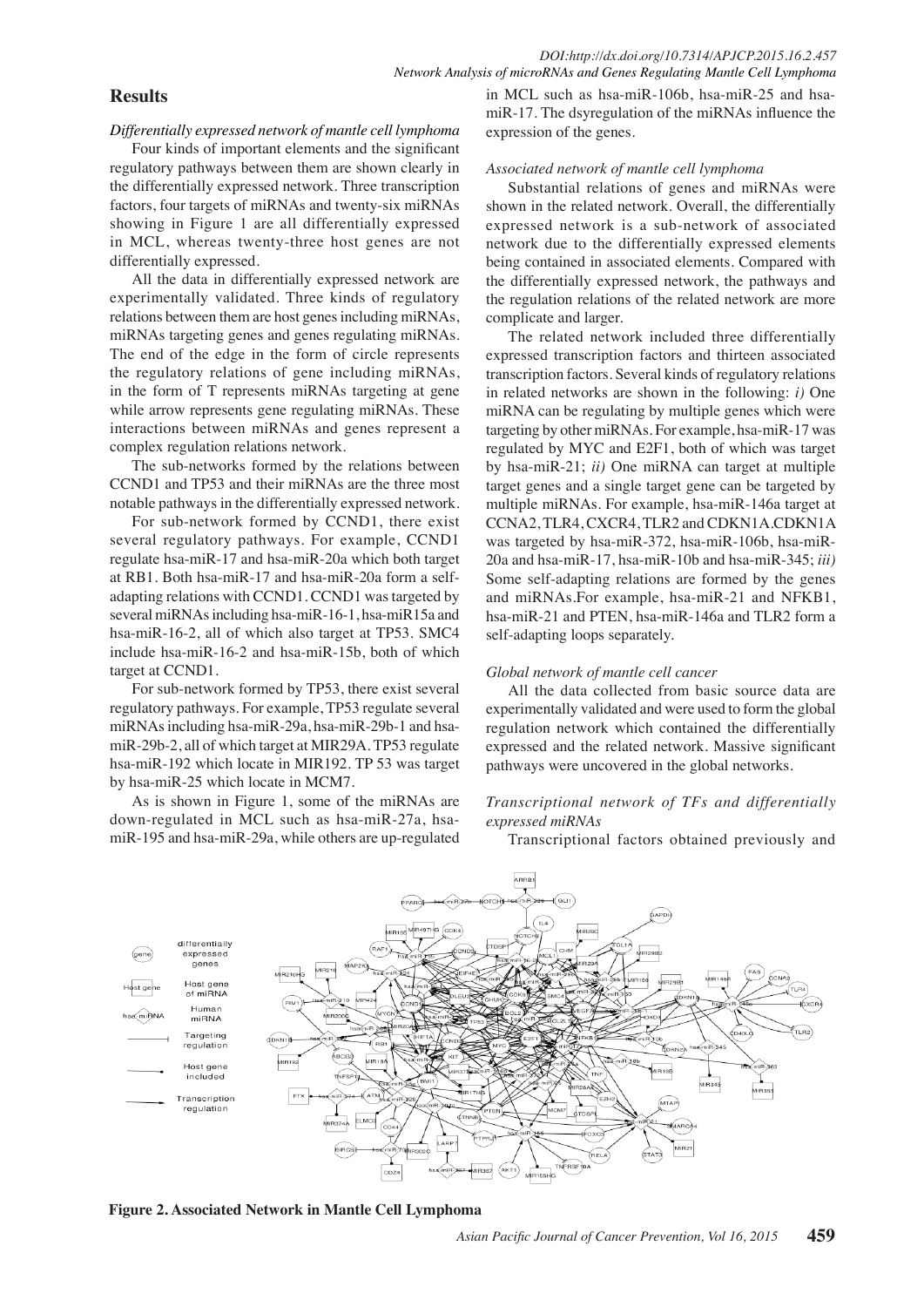

**Figure 3. Transcriptional Network of TFs and Differentially Expressed miRNAs in MCL**

acquired based on the evaluation of 1,000 nt sequences, paired with the differentially expressed miRNAs act as the main elements of the transcriptional networks. The five transcriptional factors shown in Fig.3 are RELA, NFKB1, CCND1, TP53 and TLR2, which have regulatory relations with differentially expressed miRNAs. Pathways centered on NFKB1 and TP53 played a vital role in the progression of MCL are more significant than other genes. There are several kinds of regulatory relations between miRNAs and TFs which show in the following part: *i)* One TF can regulate multiple miRNAs at the same time and can be target by several miRNAs. For example, hsa-miR-17 and hsa-miR-20a were regulated by CCND1,which was target by hsa-miR-15b, hsa-miR-195 and hsa-miR-302c; *ii)* One miRNA can indirectly influence other miRNAs via TFs. For example, hsa-miR-15a indirectly affect hsa-miR-192 via TP53; *iii)* TFs can indirectly influence other genes via miRNAs. For example,TLR2 regulate hsa-miR-146a, which target at NFKB1; *iv)* TFs can cooperate with other TFs regulate the same miRNAs thus influence the same genes. For example, NFKB1 and TP53 regulate hsa-miR-29a,which target at CDK6; NFKB1 and CCND1 regulate hsa-miR-17, which target at RB1; *v)* TFs can cooperate with other TFs regulating difference miRNAs while influencing the same genes. For example, NFKB1 regulate hsa-miR-17, TP53 regulate hsa-miR-192,CCND1 regulate hsa-miR-20a. hsa-miR-17, hsa-miR-192 and hsa-miR-20a all target at RB1; *vi)* TFs can indirectly influence other TFs via miRNAs. For example, NFKB1 indirectly affect TLR2 via hsa-miR-146a. NFKB1 indirectly affect TP53 via hsamiR-16; *vii)* TFs can regulate several miRNAs and were target by several miRNAs. For example, hsa-miR-192, hsa-miR-200c and hsa-miR-29c and hsa-miR-155 was regulated by TP53, which was target by hsa-miR-15a, hsa-miR-16 and hsa-miR-25; *viii)* TFs and miRNAs can form a self-adapting loop means TFs indirectly influence themselves via miRNAs. For example, NFKB1 indirectly influence itself via hsa-miR-16, hsa-miR-146a andhsa-miR-21. CCND1 indirectly influence itself via hsa-miR-20a.

*Comparison and analysis about feature of differentially expressed genes in MCL*

The three networks have indicated the role for the interaction relationship of miRNAs, TFs and genes in the development of MCL. It is difficult to understand the massive relations concluded in the three networks due to the large-scale and complication of the networks. Extraction of the upstream and downstream information and comparison of the pathways about the differentially expressed elements contribute to a better comprehension of the regulation relations of the three networks. We list the adjacency nodes including precursor and successor of the differentially expressed genes in three networks. The complete data is shown in appendix 6. Half of the eighteen differentially expressed genes have no adjacent nodes. There exists four differentially expressed TFs (CCND1, TP53, RB1, TLR2) which can be classified into two types; *i)* The first type of the TFs have six kinds of adjacency nodes including three precursors and three successors, such as CCND1, TP53 and TLR2; *ii)* The second type of the TFs have four kinds of adjacency nodes containing three precursors and one successor, such as RB1.

There are fourteen differentially expressed non-TFs genes which can be concluded into three types: *i)* The first type of the genes have three adjacency nodes including three precursors and zero successor, such as ATM, SMARCA4, CDK6; *ii)* The second type of the genes have one adjacency nodes containing one precursor and zero successor, such as BIRC3; *iii)* The third type of the genes have no adjacency nodes such as TRAF2, TET2 and CHEK2.

In the following part, we only concentrate on CCND1 to proceed the analysis.

Table 1 shows the upstream and downstream information of CCND1 in the three networks of Mantle cell lymphoma. The data of the left three columns is the precursors of CCND1 in the three networks, which are miRNAs targeting at CCND1, while the data of the right three columns is the successors of CCND1 in the three networks, which are miRNAs regulating by CCND1. The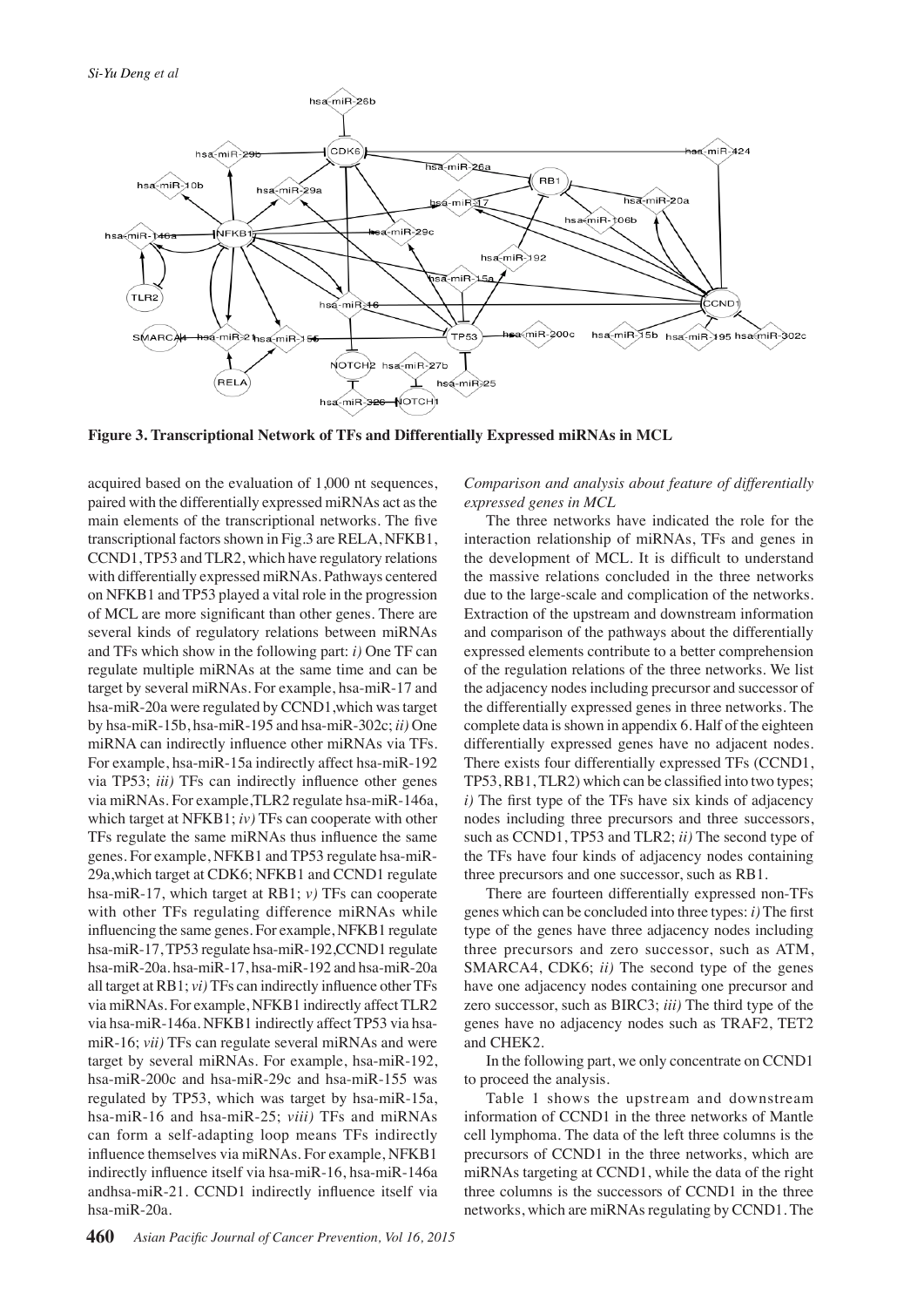number 0 in table1 means no data in the corresponding pathway.

From Table 1 we can see, ten miRNAs are targeting at CCND1 and CCND1 regulate two miRNAs in differentially expressed networks and related networks. Twenty-nine miRNAs are targeting at CCND1 and CCND1 regulate four miRNAs in the global network. The expression of miRNAs on the left columns indirectly affect the expression of miRNAs on the right columns via CCND1. miRNAs appeared on both sides of table1 form a self-adapting loops with CCND1. Both of hsa-miR-17 and hsa-miR-20a are in such relation with CCND1. The interaction between them may be vital in MCL pathogenesis.

## *Comparison and analysis about feature of differentially expressed miRNAs*

The regulation relations are obviously shown in the extraction information. Some miRNAs can indirectly influence other miRNAs via TFs. Some genes can indirectly influence other genes via miRNAs. The complete data is shown in appendix 7.

Forty-six miRNAs have adjacent nodes among sixtyseven miRNAs which can be classified into six types: *i)*  The first type of miRNAs have only one adjacent nodes including one precursor or zero successor. For example, hsa-miR-367 has only one precursor and zero successor while hsa-miR-135a is just opposite to hsa-miR-367. In differentially expressed networks and related networks, there has no TFs regulating hsa-miR-367 and hsa-miR-367

targeting at no genes. There exist TFs regulating hsamiR-367 and hsa-miR-367 target at no genes in global networks. hsa-miR-135a has only one successor which means that hsa-miR-135a only target at genes in one networks but regulated by no genes in the three networks. In differentially expressed networks and related networks, there has no TFs regulating hsa-miR-135a and hsa-miR-135a target at no genes. There has no TFs regulating hsa-miR-135a and hsa-miR-135a target at two genes in global networks. *ii)* The second type of miRNAs have two adjacent nodes including one precursor and one successor or zero precursor and two successors. For example, hsamiR-27a has one precursor and one successor while hsamiR-328 has zero precursor and two successors. There is no TF regulating hsa-miR-27a and hsa-miR-27a target at no genes in the former two networks. There exists genes regulating and being targeted by hsa-miR-27a in the global networks. There is no genes regulating hsamiR-328 in the three networks and hsa-miR-328 target at no genes in the former networks, but hsa-miR-328 target at genes in the last two networks; *iii)* The third type of miRNAs have three adjacent nodes including one precursor and two successors or zero precursor and three precursor successors or two precursors and one successor. For example, hsa-miR-374 has one precursor and two successors. There is no genes regulating hsamiR-374 and hsa-miR-374 target at no genes in the first networks. There is no genes regulating hsa-miR-374 and hsa-miR-374 target at one gene in related networks. However in the global one, hsa-miR-374 was regulating

**Table 1. The Upstream and Downstream Information of CCND1 in the three Networks of MCL**

| Upstream miRNAs of Ded genes |                   |                | Ded genes    |                | Downstream miRNAs of Ded genes |                |
|------------------------------|-------------------|----------------|--------------|----------------|--------------------------------|----------------|
| Ded miRNAs                   | Related miRNAs    | Global miRNAs  |              | Ded miRNAs     | Related miRNAs                 | Global miRNAs  |
| $m$ i $R-106b$               | $m$ i $R-106b$    | $m$ i $R-106b$ | <b>CCND1</b> | $miR-17$       | $miR-17$                       | $miR-17$       |
| $m$ iR-424                   | $miR-424$         | $m$ iR-424     |              | $m$ i $R$ -20a | $m$ i $R$ -20a                 | $m$ i $R-20$   |
| $m$ i $R-15a$                | $m$ i $R-15a$     | $m$ i $R-15a$  |              | $\theta$       | $\theta$                       | $m$ i $R$ -20a |
| $m$ i $R-15b$                | $m$ i $R-15b$     | $m$ i $R-15b$  |              | 0              | $\theta$                       | $miR-91$       |
| $m$ i $R-16-1$               | $m$ i $R-16-1$    | $m$ i $R-16-1$ |              | 0              | $\Omega$                       | $\overline{0}$ |
| $m$ i $R-16-2$               | $m$ i $R-16-2$    | $m$ i $R-16-2$ |              | 0              | 0                              | $\theta$       |
| $m$ i $R-17$                 | $m$ i $R-17$      | $m$ i $R-17$   |              | 0              | 0                              | 0              |
| $m$ i $R-195$                | $m$ i $R-195$     | $m$ i $R-195$  |              | 0              | 0                              | $\theta$       |
| miR-20a                      | $miR-20a$         | $m$ i $R$ -20a |              | 0              | 0                              | $\Omega$       |
| $miR-302c$                   | $miR-302c$        | $m$ i $R-302c$ |              | 0              | 0                              | $\Omega$       |
| $\Omega$                     | $\theta$          | $let-7b$       |              | 0              | 0                              | $\Omega$       |
| $\Omega$                     | $\Omega$          | let-7e         |              | 0              | 0                              | $\theta$       |
| $\Omega$                     | 0                 | miR-19a        |              | 0              | 0                              | $\Omega$       |
| $\left( \right)$             | $\mathbf{0}$      | miR-19b-1      |              | 0              | 0                              | 0              |
| $\theta$                     | 0                 | $miR-20$       |              | $\Omega$       | $\Omega$                       | $\theta$       |
| $\Omega$                     | $\theta$          | $miR-16$       |              | 0              | 0                              | $\Omega$       |
| $\Omega$                     | 0                 | $miR-302$      |              | 0              | 0                              | $\theta$       |
| $\theta$                     | 0                 | $m$ i $R-302a$ |              | $\Omega$       | $\Omega$                       | $\overline{0}$ |
| $\Omega$                     | 0                 | $m$ i $R-91$   |              | 0              | 0                              | $\theta$       |
| $\Omega$                     | 0                 | $miR-322$      |              | 0              | 0                              | $\theta$       |
| $\Omega$                     | 0                 | $miR-34$       |              | 0              | 0                              | 0              |
| $\Omega$                     | 0                 | $miR-34a$      |              | 0              | 0                              | $\theta$       |
| $\Omega$                     | 0                 | $m$ i $R-34b$  |              | 0              | 0                              | $\theta$       |
| $\theta$                     | 0                 | $m$ i $R-365a$ |              | 0              | 0                              | $\theta$       |
| $\Omega$                     | 0                 | $m$ i $R-193b$ |              | 0              | 0                              | $\theta$       |
| $\Omega$                     | $\mathbf{\Omega}$ | $m$ i $R-449$  |              | 0              | 0                              | 0              |
| $\left( \right)$             | $\mathbf{\Omega}$ | miR-449a       |              | 0              | 0                              | 0              |
| $\theta$                     | 0                 | $m$ i $R-503$  |              | 0              | 0                              | $\overline{0}$ |
| $\Omega$                     | 0                 | $m$ i $R-520b$ |              | 0              | $\Omega$                       | $\Omega$       |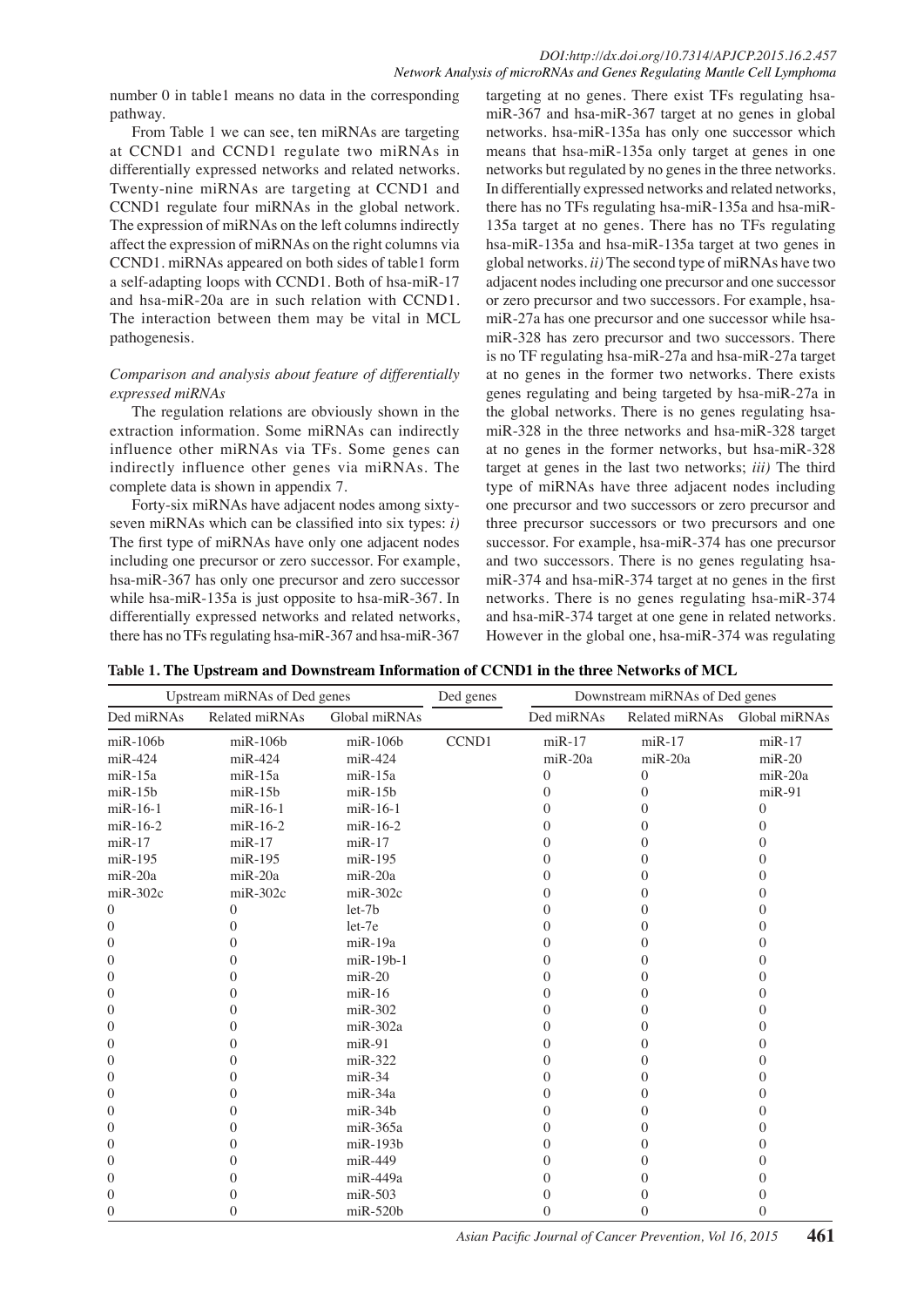#### *Si-Yu Deng et al*

by one gene meanwhile target at four genes; *iv)* The fourth type of miRNAs have four adjacent nodes including one precursor and three successors or two precursors and two precursor successors. For example, hsa-miR-27b has one precursor and three successors. Only in the global network exist genes regulating hsa-miR-27b, but there exist genes target by hsa-miR-27b in all three networks. hsa-miR-372 has two precursors and two successors. There has no gene regulating hsa-miR-372 and hsa-miR-372 target at no genes in the first networks while in the last two networks exist genes regulating hsa-miR-372 and targeting by hsamiR-372. *v)* The fifth type of miRNAs have five adjacent nodes including two precursors and three successors. For example, hsa-miR-15b has two precursors and three successors. There is no gene regulating hsa-miR-15b and hsa-miR-15b target at one gene in the first networks. But There exist genes regulating and being targeted by hsa-miR-15b in the last two networks; *vi)* The sixth type of miRNAs have six adjacent nodes including three precursors and three successors. For example, hsa-miR-

29b-1 has three precursors and three successors. There exist genes regulating hsa-miR-29b-1 and hsa-miR-29b-1 target at genes in all three networks.

In the following part, we only concentrate on TF CCND1 to proceed the analysis.

In Table 2, the number 0 means no data in the corresponding pathway.

and hsa-miR-15b target at eight genes in global networks **75.0** and VEGFA in related work, which can be concluded that **00.0** There are no TFs regulating hsa-miR-15b which target at CCND1 in differentially expressed networks. E2F1 regulate hsa-miR-15b which target at CCND1, BCL2 E2F1 can indirectly influence CCND1, BCL2 and VEGFA via hsa-miR-15b. There are four TFs regulate hsa-miR-15b

#### *Comparison and analysis about feature of popular TFs*

above. The complete data is shown in appendix 8. The TFs50.0 We analysis the popular TFs using the same method can be classified into several types. The first type of TFs have no adjacent nodes such as NFE2.The second type

|--|

| Upstream TFs of Ded miRNAs |                    |                     | Ded miRNAs    | Downstream targets of Ded miRNAs |                   |                  |
|----------------------------|--------------------|---------------------|---------------|----------------------------------|-------------------|------------------|
| Ded TFs                    | <b>Related TFs</b> | Global TFs          |               | Ded targets                      | Related targets   | Global targets   |
| $\Omega$                   | E2F1               | BRD <sub>2</sub>    | $m$ i $R-15b$ | CCND <sub>1</sub>                | BCL <sub>2</sub>  | BCL <sub>2</sub> |
| $\Omega$                   |                    | E2F1                |               |                                  | CCND <sub>1</sub> | <b>VEGFA</b>     |
| $\Omega$                   |                    | E2F3                |               |                                  | <b>VEGFA</b>      | <b>CCND1</b>     |
| $\Omega$                   |                    | STAT <sub>5</sub> B |               |                                  |                   | <b>CCNE1</b>     |
| $\Omega$                   |                    |                     |               |                                  |                   | DMTF1            |
| $\Omega$                   |                    |                     |               |                                  |                   | EIF4A1           |
| $\Omega$                   |                    |                     |               |                                  |                   | <b>RECK</b>      |
| $\Omega$                   |                    |                     |               |                                  |                   | TMEM184B         |

**Table 3. The Detail Information About The Upstream And Downstream Information of NFKB1 in the three Networks of MCL**

| Upstream miRNAs of Ded genes |                   |                | <b>TFs</b> |                | Downstream miRNAs of Ded genes |                |  |
|------------------------------|-------------------|----------------|------------|----------------|--------------------------------|----------------|--|
| Ded miRNAs                   | Related miRNAs    | Global miRNAs  |            | Ded miRNAs     | Related miRNAs                 | Global miRNAs  |  |
| $miR-21$                     | $miR-21$          | $miR-21$       | NFKB1      | $miR-21$       | $miR-21$                       | $miR-21$       |  |
| $miR-16$                     | $m$ i $R-16$      | $m$ i $R-16$   |            | $m$ i $R-16$   | $m$ i $R-16$                   | $miR-16$       |  |
| $m$ i $R-15a$                | $m$ i $R-15a$     | $m$ i $R-15a$  |            | $m$ i $R-29b$  | $m$ i $R-29b$                  | $m$ i $R-29b$  |  |
| miR-146a                     | miR-146a          | miR-146a       |            | $m$ i $R-146a$ | miR-146a                       | miR-146a       |  |
| $\Omega$                     | $m$ i $R-29c$     | $m$ i $R-29c$  |            | $m$ i $R-29c$  | $m$ i $R-29c$                  | $m$ i $R-29c$  |  |
| $\Omega$                     | $\overline{0}$    | $let-7a-2$     |            | $m$ i $R-29a$  | miR-29a                        | $miR-29a$      |  |
| $\Omega$                     | 0                 | $m$ i $R-146b$ |            | $m$ i $R-155$  | $m$ i $R-155$                  | $m$ i $R-155$  |  |
| $\left($                     | $\mathbf{0}$      | $let-7a-3$     |            | $m$ i $R-17$   | $m$ i $R-17$                   | $miR-17$       |  |
| $\Omega$                     | 0                 | $let-7a$       |            | $m$ i $R-10b$  | $m$ i $R-10b$                  | $m$ i $R-10b$  |  |
| $\Omega$                     | 0                 | $let-7a-1$     |            | $\Omega$       | $\theta$                       | $let-7a-3$     |  |
| $\Omega$                     | 0                 | $miR-9$        |            | O              | 0                              | $let-7b$       |  |
| $\Omega$                     | 0                 | $miR-9-1$      |            | 0              | $\mathbf{0}$                   | $m$ i $R-125b$ |  |
| $\Omega$                     | 0                 | $miR-9-2$      |            | 0              | 0                              | miR-199a-2     |  |
| $\Omega$                     | 0                 | $miR-9-3$      |            | 0              | 0                              | $m$ i $R-214$  |  |
| $\Omega$                     | 0                 | 0              |            |                | 0                              | $miR-34$       |  |
| $\left($                     | 0                 | 0              |            | 0              | 0                              | $m$ i $R-365$  |  |
| $\Omega$                     | 0                 |                |            |                |                                | $m$ i $R-365a$ |  |
| $\Omega$                     | $\mathbf{\Omega}$ | 0              |            |                | $\mathbf{\Omega}$              | $m$ i $R-365b$ |  |
| $\Omega$                     | $\mathbf{\Omega}$ | 0              |            |                | $^{(1)}$                       | $m$ iR-448     |  |
| $\Omega$                     | 0                 | 0              |            | 0              | 0                              | $miR-224$      |  |
| $\Omega$                     | 0                 | 0              |            |                |                                | $miR-34a$      |  |
| $\Omega$                     | 0                 | 0              |            |                |                                | $miR-9$        |  |
| $\left($                     | 0                 | 0              |            | 0              | 0                              | $miR-91$       |  |
| $\Omega$                     | 0                 | 0              |            |                | 0                              | $miR-9-1$      |  |
| $\theta$                     | $\mathbf{\Omega}$ | 0              |            | 0              | $\mathbf{0}$                   | $miR-9-2$      |  |
| $\Omega$                     | 0                 | 0              |            | 0              | 0                              | $miR-9-3$      |  |

**38.0 31.3 38.031.3**

25.0 25.0